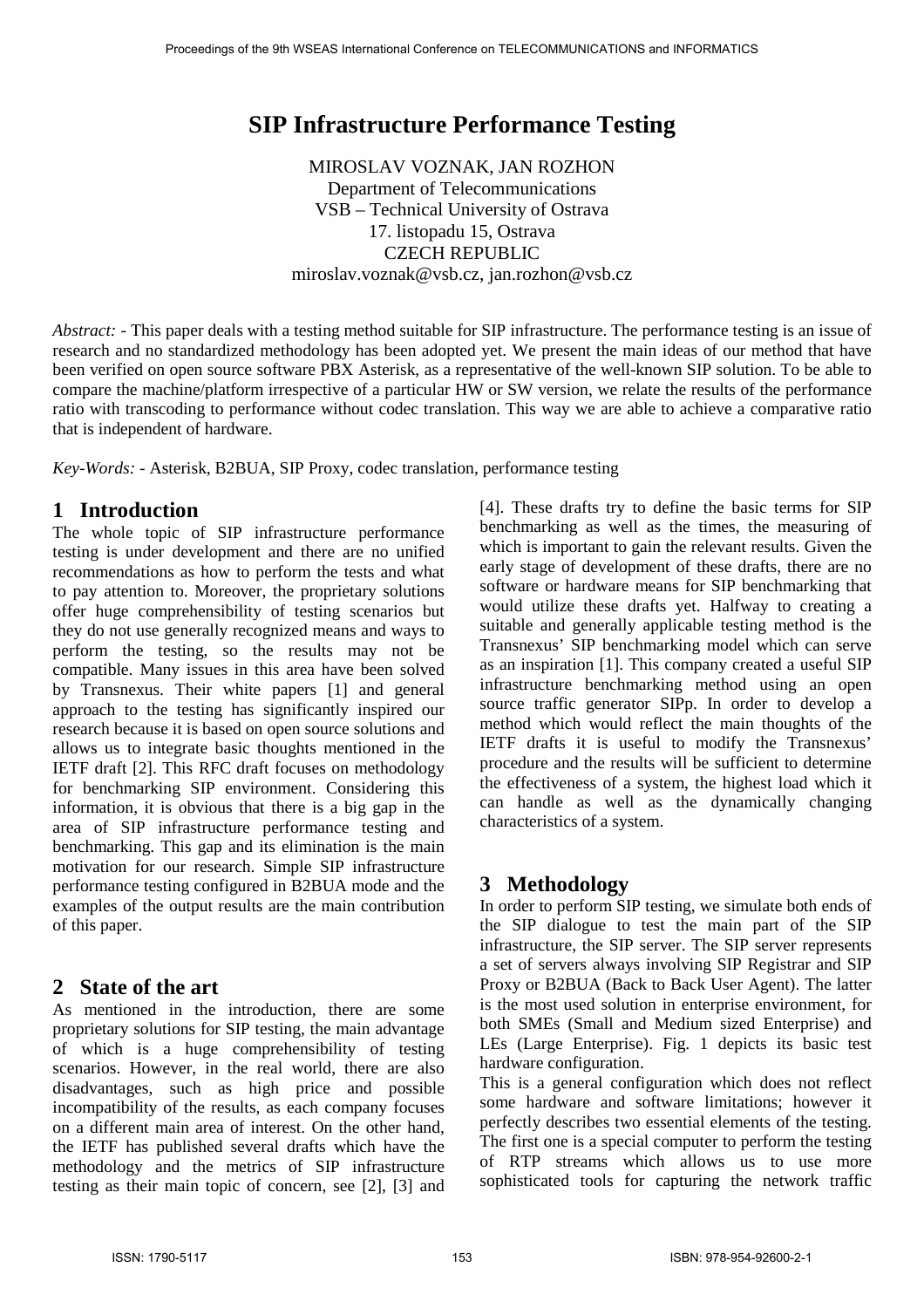without the RTP and SIP parts of the tests influencing each other. The second idea is that all the computers must be connected together just by a single switch. This allows the testing to be reproducible. Each measurement for every single codec translation case consists of several steps. Every single step takes 16 minutes, this means that for 15 minutes, 60-second long calls are going to be generated at a user-defined call rate. Then there is a 60 second period when the unfinished calls are going to be terminated. This repeats for every single step of the call rate. Every call consists of a standard SIP dialogue and RTP media. Because the load is not constant but increases slowly at the beginning of the test (first 60 seconds) and decreases at the end of it (last 60 seconds), the results taken after this starting period and before the ending one are the only ones which are going to be considered valid. The results are taken at two places: by means of the elements and the selected parameters. Fig. 2 shows the meaning of the RRD and SRD delays in more detail.



**Fig. 1.** Simplified testbed configuration.

#### *A. Elements*

- UAC: at this place, the number of (un)successful calls, durations of the message exchanges, call repartitions will be measured and RTP samples for analysis (on the separate UAC) will be captured.
- SIP server: at this place CPU, memory utilization and network traffic will be measured.

#### *B. Measured parameters*

- CPU Utilization.
- Number of (un)successful calls (just to know when to finish the test).
- Registration Request Delay (RRD), the time between first Register method and related 200 OK message [2].
- Session Request Delay (SRD), the time between first Invite method and related 180 Ringing message [2].





**Fig. 2.** Registration Request Delay and Session Request Delay in SIP Dialog.

Because we focus on testing effectiveness and speed of codec translation we were, at this point, able to determine the maximum load which the SIP server can handle from the SIP or RTP point of view. However, these results would only be valid for a single machine/platform and that is why we add one more step to the data analysis. The same procedure of testing as mentioned above is performed on a machine configured to allow media to only pass through the SIP server. The results taken during this test serve as a basis to which we relate all the other results. The relation is expressed in (1) as a performance ratio. The performance rating factor PRF is a ratio of a number of calls with codec translation PCT to overall performance P without transcoding.

$$
P_{RF} = \frac{P_{CT}}{P} \cdot 100\tag{1}
$$

This step allows us to compare the results from hardware and platform independently.

#### **4 Experiment**

To simulate both UACs and UASs, we are going to use the SIP performance testing tool called SIPp [5]. This open source utility can simulate concurrent SIP calls. Moreover it allows measuring important times such as those defined in the IETF draft [2]. SIPp performs the calls which follow user-defined scenarios in xml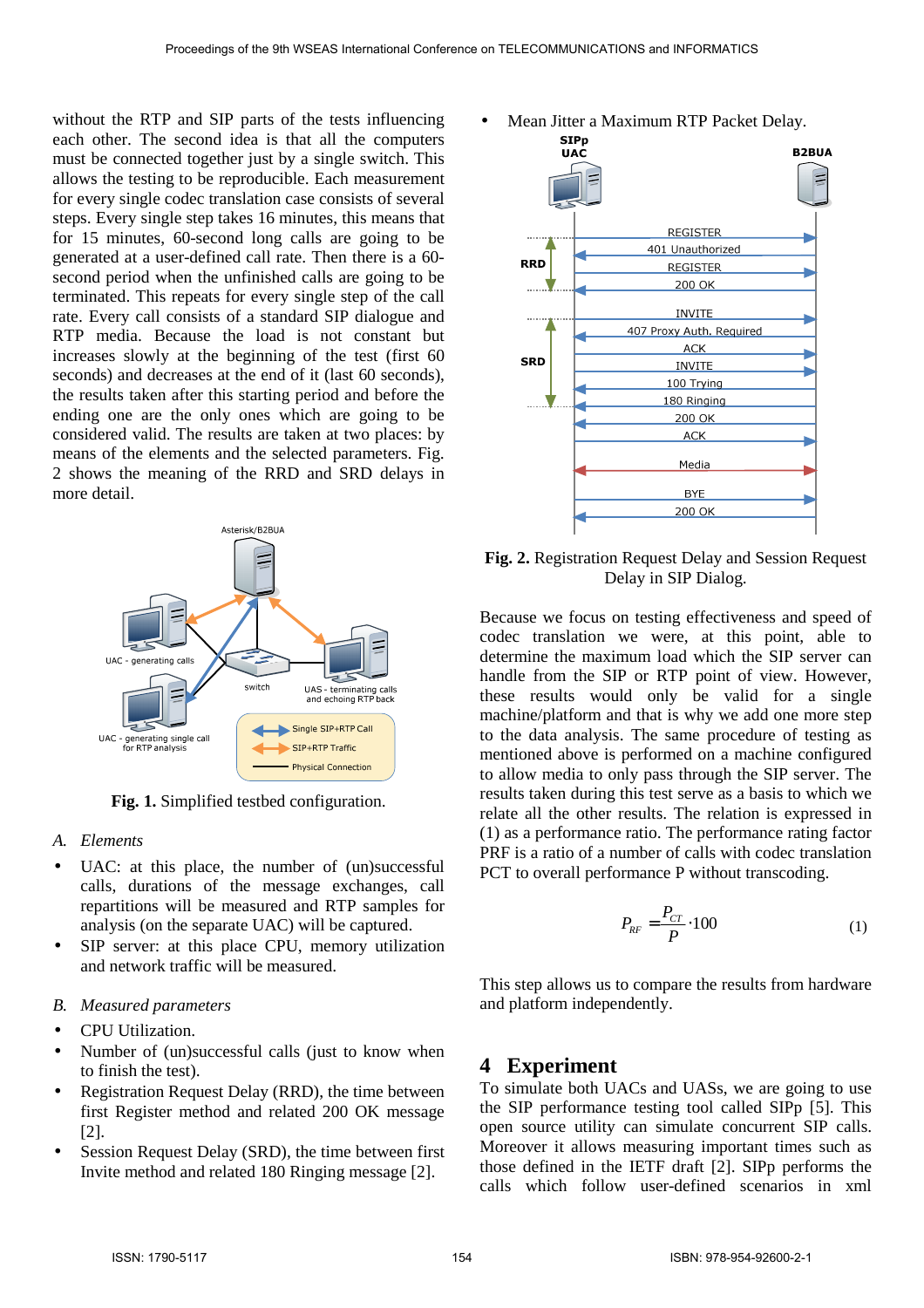language. This xml scenarios are distributed on every computer and the SIPp is invoked by using bash script and SSH. One of the computers works as a SSH client and controls the whole test by sending orders to other computers (SSH servers) via SSH. The message call flows exchanged between related UAC and UAS SIPp instances are depicted in the Fig. 3. The key values of hardware utilization on the B2BUA are measured by System Activity Reporter (SAR) every 10 seconds and 60 times, i.e. during the middle 10 minutes of the test when the number of simultaneous calls is constant. The media consists of a 60-second long music song recorded in G711u pcap file which is used by UAC. UASs are configured to use G711u-law, G711A-law, G726-32 and GSM codecs. The Asterisk PbX performs the codec translation. RTP streams can be captured and analyzed with Wireshark. Wireshark offers very complex means for RTP analysis [6]. However, the generation of RTP streams on the client side consumes a lot of CPU power, this means that we have to limit the number of calls generated by a single machine, which leads us to multiply the number of PCs running the UAC scheme.



**Fig. 3.** SIP message flow exchanged through B2BUA.

The total number of the computers can be decided according to an estimated maximum load on a SIP server. Since in our case the SIP server is a PC with merely a dual-core processor, the total number of simultaneous calls will not exceed one thousand [7]. Each PC with our hardware configuration can generate around 200 calls. This is why the number of clients should equal or exceed four. In our case, four is just enough to perform the test. Servers can handle double load, and this is why there will be just two of them.

- *A. Hardware and software configuration of UACs*
- Intel Celeron D 3,33 GHz, 1GB DDR
- Ubuntu 9.04 x64
- *B. Hardware and software configuration of UASs*
- Intel Celeron D 3,33 GHz, 1 GB DDR
- $\bullet$  Ubuntu 9.04  $x64$

## *C. Hardware and software configuration of B2BUA*

- $CPU AMD$  Athlon 64  $X2$  5200+
- $RAM 4GB DDR2 (3.5 GB used due to  $x86$$ system)
- Debian 5.0 x86
- Asterisk PbX v. 1.6.2

The devices are connected to a Cisco C2960 switch and all PCs to the fast Ethernet ports. This is enough because the traffic load is distributed but B2BUA uses the Gigabit port of the switch. The topology of the network is depicted on Fig. 4.



**Fig. 4.** Topology of the testbed in use.

The entire process of performance testing needs multiple computers to generate SIP traffic. To be able to successfully perform a test, the whole process must be automated. Therefore all the computers are being given orders by a Main UAC via SSH, we have created a set of bash scripts. On the Main UAC the bash script is invoked to deal with this task. In the first step, main UAC counts the number of calls that each computer should generate per one second period. Then it orders the UASs to register and start listening on UDP port 5060. This is done by a bash script. Secondly, SIPp on all UACs is invoked to generate traffic. As the last step, sar is invoked. This is done after 2,5 minutes to ensure the stable load has been reached already. The results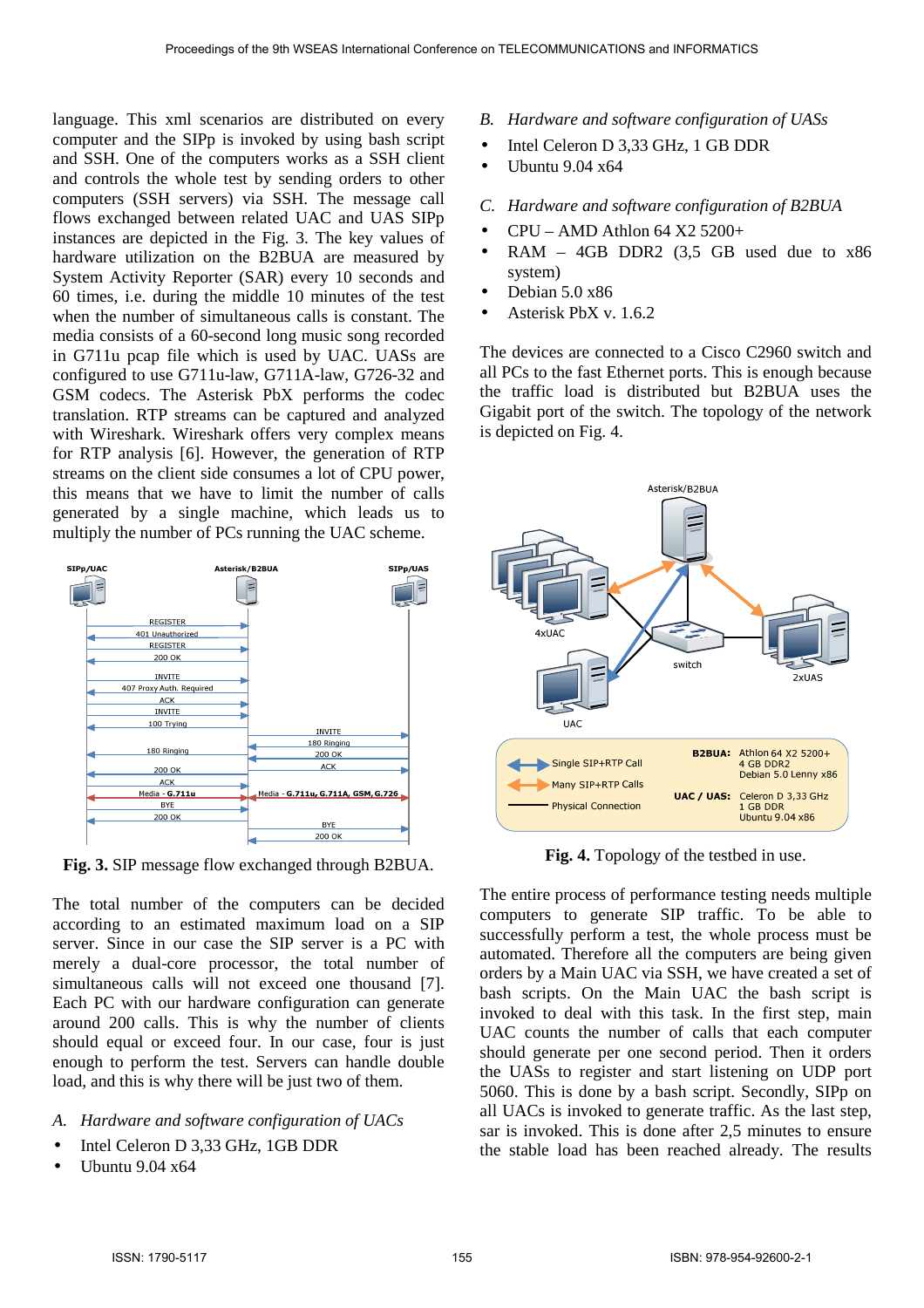contain CPU, memory and network statistics, and are stored in a file data\_callrate.sar in binary format.

## **5 Results**

For each category, there are two different charts. The first one shows the results for the case without codec translation and is colored in blue. The second shows the normalized values of the cases with a codec translation and is colored in three different colors. The first chart shows a simple relation between the number of concurrent calls passing through the B2BUA and its CPU utilization. The peak associated with 300 calls is probably caused by SAR which measures the data periodically. Thus it is possible that it took the samples with lower CPU utilization function which is not a constant but it is changing periodically. The second chart shows that (as expected) codec translation from G711u to G711A consumes about 20% more CPU power than a simple G711u case without translation. On the other hand, the most demanding is the G726-32bit codec. The lowest load returns the most interesting information. With the load of 60 calls, the differences in CPU power consumption for GSM and G726 is the highest compared to the one without codec translation. With higher loads it starts decreasing rapidly.

#### *Mean CPU Utilization*

 $100$ 80 Mean CPU Utilization [%] Mean CPU Utilization [%] 60 40 20 Concurrent Calls [-] vs Mean CPU Utilization [%]  $\Omega$ 0 60 120 180 240 300 360 420 480 540 600 660 720 780 Concurrent Calls [-]

Mean CPU Utilization (G711u to G711u)

**Fig. 5.** Mean CPU utilization without transcoding



Normalized CPU Utilization (100% relates to non-codec translation)

**Fig. 6.** Mean CPU utilization and its related normalized values.

*RRD and SRD delays* 





**Fig. 7.** RRD and SRD times.



Normalized RRD (100% relates to non-codec translation)

**Fig. 8.** RRD and its related normalized values.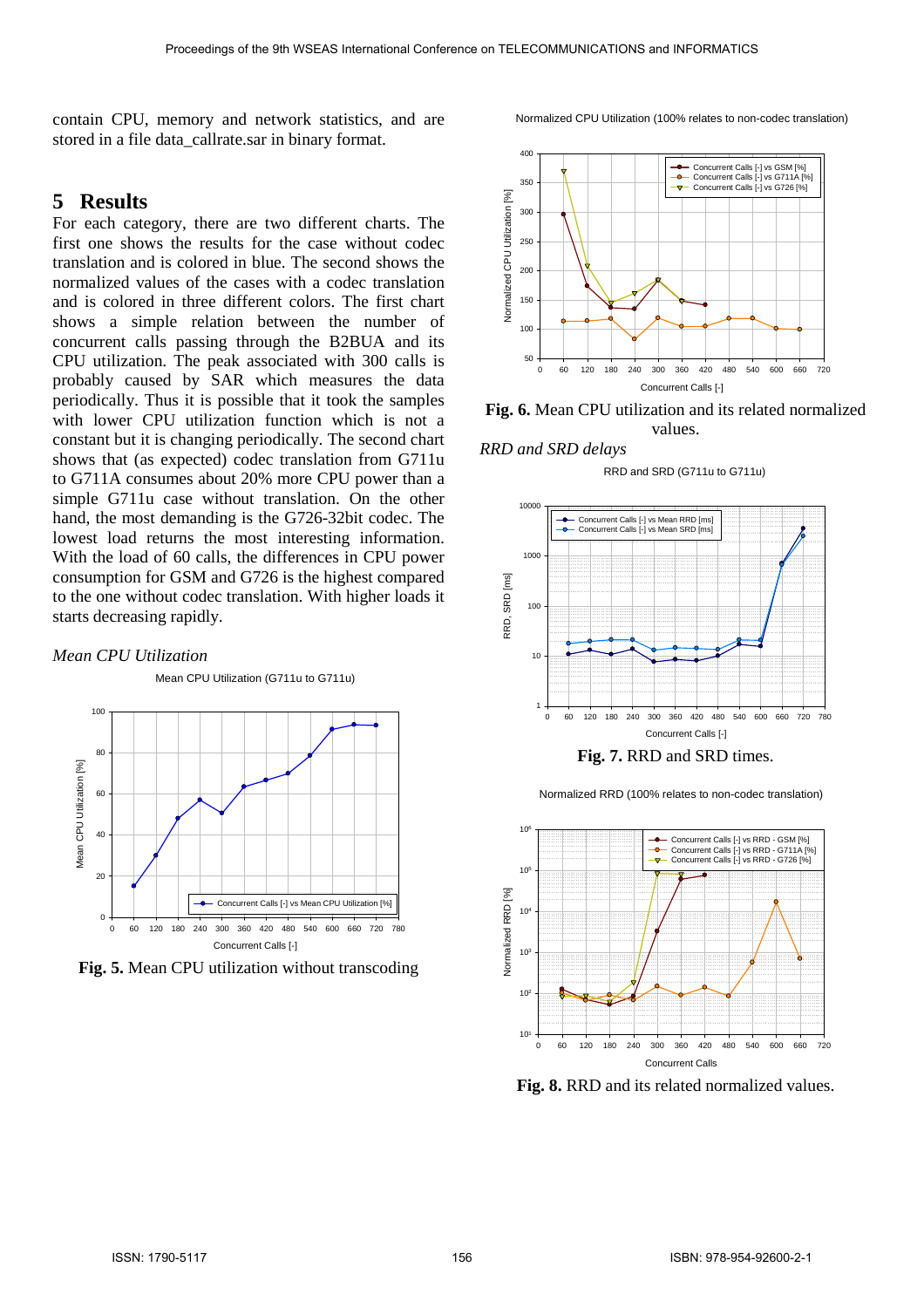Normalized SRD (100% relates to non-codec translation)



**Fig. 9.** SRD and its related normalized values.

*Mean Jitter and Maximum RTP Packet Delay* 

Mean Jitter and Maximum Packet Delay (G711u to G711u)



**Fig. 10.** Mean Jitter and Maximum RTP Packet Delay.

Charts on Fig. 8 and 9 clearly illustrate that the call is set up even quicker when there is a codec translation in use and the load is under 240 simultaneous calls. Then, as the CPU utilization increases, the delays get very long. The last G711A value for both charts is so low due to a rapid increase of delays for G711u to G711u case between 600-660 simultaneous calls.

Normalized values of mean jitter and maximum packet delay confirmed expected outcome as the values related to a small load are very similar to the main values from the case without codec translation. A very rapid decrease of both normalized values for G711A is caused by the increase of the main values from non-translation case and by the significant number of unsuccessful calls in this scenario.

Normalized Mean Jitter (100% relates to non-codec translation)



Fig. 11. Mean Jitter and its related normalized values.

Normalized Maximum Packet Delay (100% relates to non-codec translation)



**Fig. 12.** Maximum RTP Packet Delay and its related normalized values.

# **6 Conclusion**<br>The method of

SIP infrastructure testing and benchmarking we present in this paper is designed for benchmarking SIP based VoIP infrastructure. It allows to determine the maximum load of the system, shows the dynamically changing characteristics of the system such as response times and packet delay. It is useful to decide which system should be installed in a particular environment.

Our designed method could be used in the INDECT project where a set of SIP servers will be operated. This benchmarking test is able to ascertain the performance limitation of designed SIP infrastructure.

#### *Acknowledgement*

This research has been supported by the "Optical Network of National Research and Its New Applications" (MSM 6383917201) research intent of the Ministry of Education of the Czech Republic.